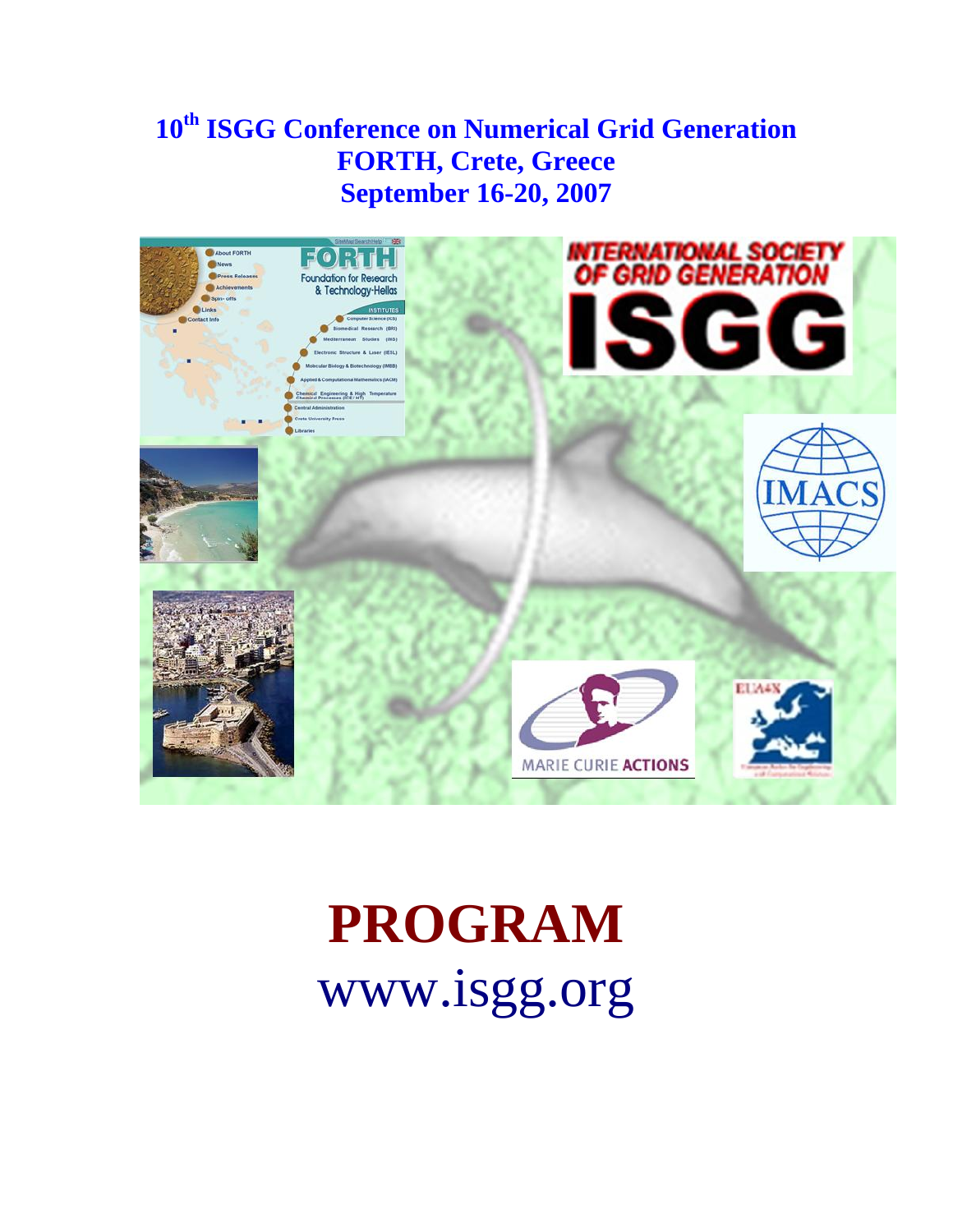

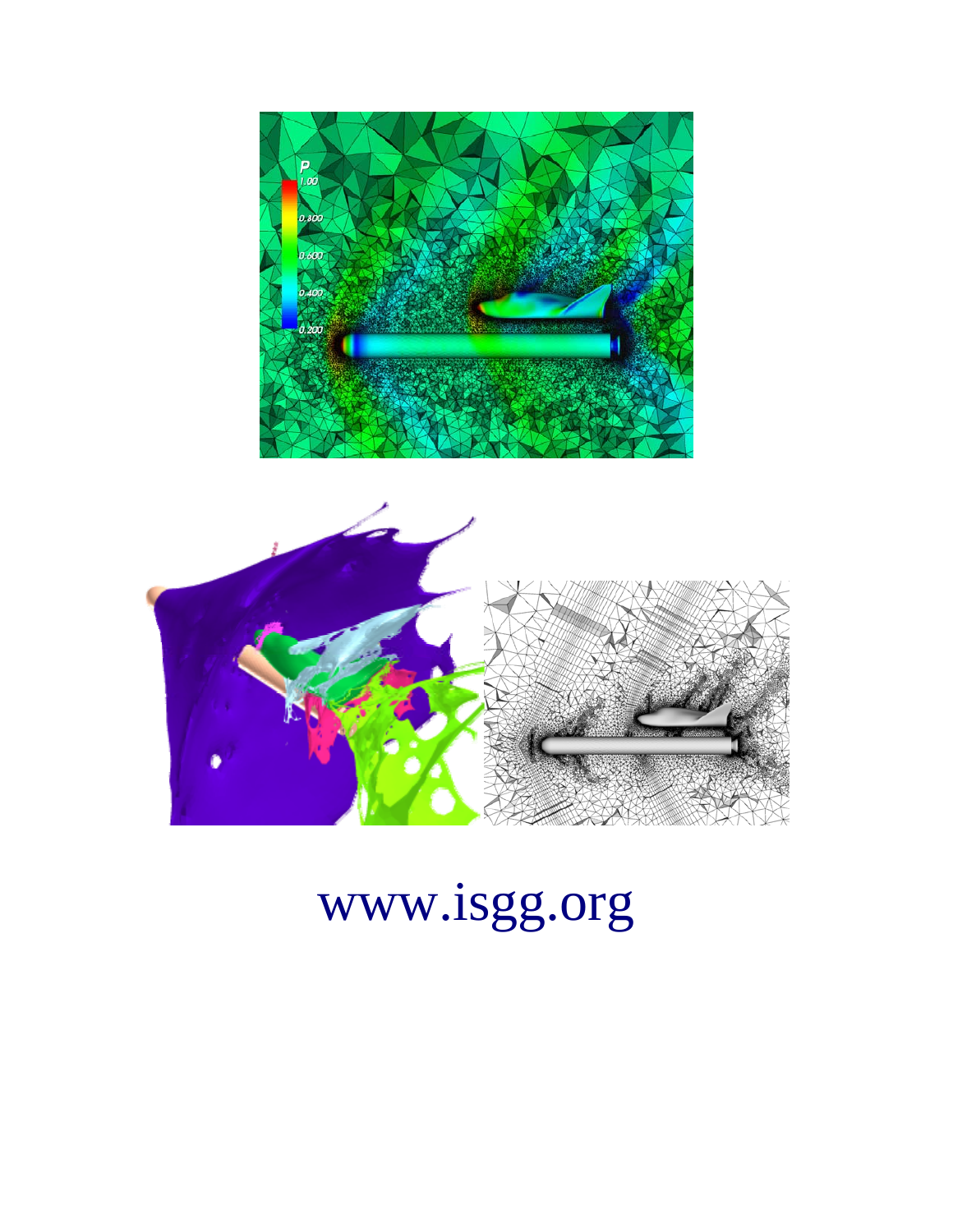

**Dear Participants:** 

**On behalf of the International Society of Grid Generation (ISGG) and the organizing committee, it is our pleasure to welcome you to the 10<sup>th</sup> ISGG Conference on Grid Generation at the FORTH, Crete, Greece, September 16-20, 2007. The ISGG provides a formal focal point for assimilating the progress and advances in grid/mesh generation and adaptation.** 

**Geometry modeling and mesh generation continue to remain pacing crosscutting enabling technologies that limit the efficiency of computational field simulations (CFS) for complex configurations. Rapid turn-around time, reliable and accurate simulations and affordability/economy are the key ingredients needed for CFS applicability to routine design and acquisition process. The papers presented in this conference demonstrate advances realized in Cartesian, Structured, Unstructured, Hybrid, and Hexahedral mesh generation and adaptation and associated parallel processing and software systems to address this demand.** 

**The reception and conference banquet as well as the breaks provide ample opportunities to interact with colleagues and initiate new collaborations.** 

**The ISGG would like to THANK Dr. John Ekterinaris and Maria Papadaki of FORTH, Crete for hosting the conference and for providing logistic support and help. The dedication and hard work of Ms. Lanka Desilva and Kimberly Hazelwood is the key to the success of this conference. The ISGG would also like to express heartfelt THANKS to FORTH, IMACS, and EUAX4 support and especially to Marie Curie Actions program for providing travel support to several students. The ISGG would also like to THANK Ms. Sofia Saridaki, Astoria Hotel for her help and assistance. Thanks are also due to all participants and presenters. After the conference, if your time permits, visit the Beautiful Crete Island!** 

**We wish you a pleasant and technically fruitful conference.** 

- **Conference Organizing Committee Members.**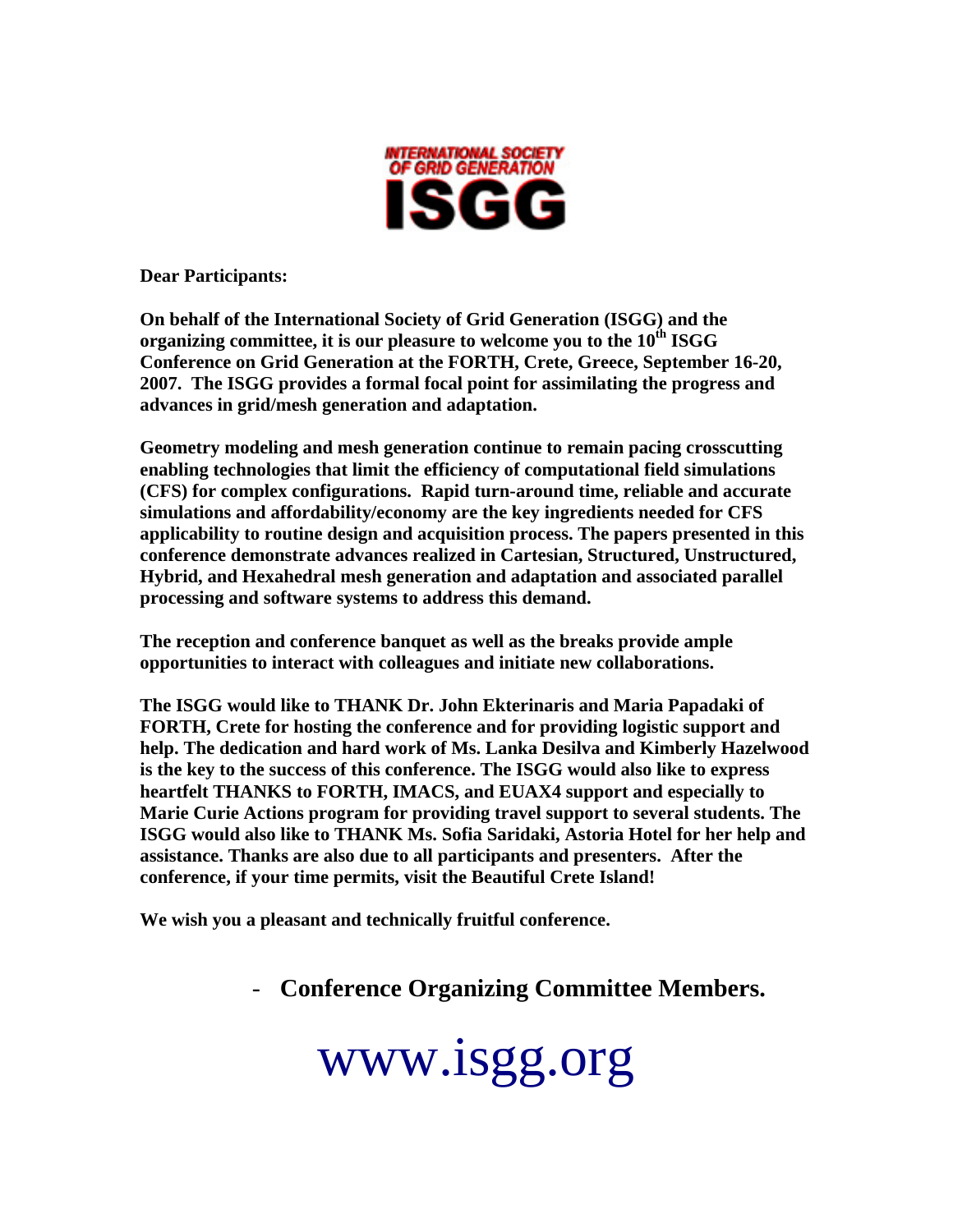### **Organizing Committee**

**------------------------------------------------------------------------ Organizing Committee Chairman Bharat Soni,** *University of Alabama at Birmingham, USA* **General Chairman John Ekaterinaris,** *FORTH, Crete, Greece* **Co-Chairman Jochem Hauser,** *HPCC-Space, Germany* **Technical Chairman Nigel Weatherill,** *University of Swansea, UK* **International Outreach Coordinator Francois Guibault,** *Ecole Polytechnique, Canada* **Young Researcher and Education Coordinator Rosa Maria Spitaleri,** *CNR, Italy* **Industrial Outreach Coordinator Hugh Thornburg,** *Mississippi State University, USA* **Publication Coordinator Alan Shih,** *University of Alabama at Birmingham, USA*  **------------------------------------------------------------------------ Conference Organization Support Maria Papadaki, FORTH, Crete, Greece Lanka Desilva, University of Alabama at Birmingham, USA Kimberly Hazelwood, University of Alabama at Birmingham, USA Sofia Saridaki, Astoria Hotel, Heraklion, Crete, Greece** 

**------------------------------------------------------------------------** 

**Executive Committee Members Joe Thompson,** *Mississippi State University, USA* **Peter Eiseman,** *Program Development Corp., USA*  **Charles Nietubicz,** *Army Research Lab (ARL), USA* 

www.isgg.org

**------------------------------------------------------------------------**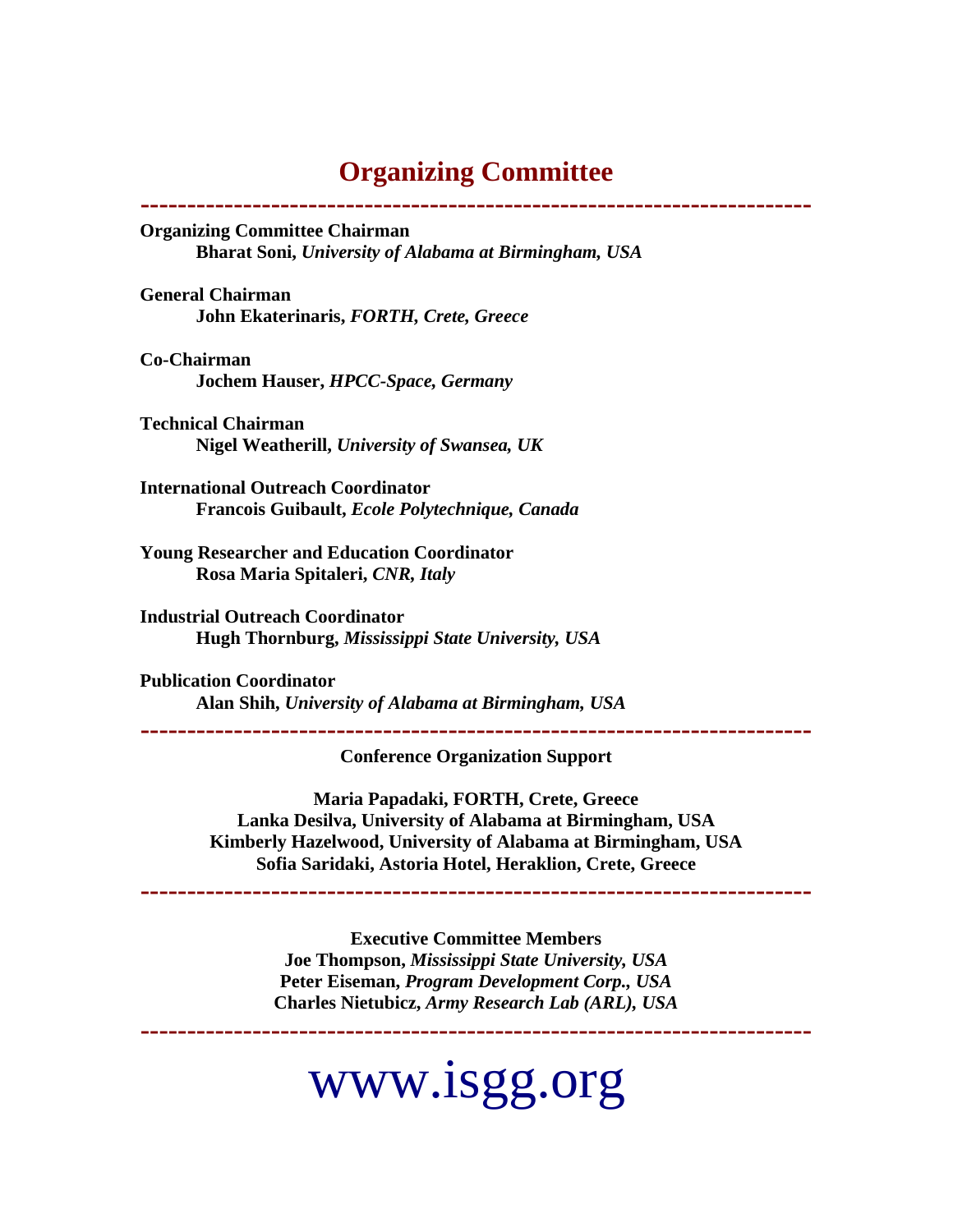### **Previous ISGG Conferences**

**1st ISGG Conference – Landshut, Germany 1985 2nd ISGG Conference – Miami, USA 1988 3rd ISGG Conference – Barcelona, Spain 1992 4th ISGG Conference – Swansea, UK 1994 5th ISGG Conference – Starkville, USA 1996 6th ISGG Conference – Greenwich, UK 1998 7th ISGG Conference – Whistler, Canada 2000 8th ISGG Conference – Waikiki, Hawaii 2002 9th ISGG Conference – San Jose, CA 2005 10th ISGG Conference – Crete, Greece 2007 11th ISGG Conference – Birmingham, USA 2009\*\*\*** 

**------------------------------------------------------------------------** 

**------------------------------------------------------------------------** 

**\*\*\*: To be Announced………………**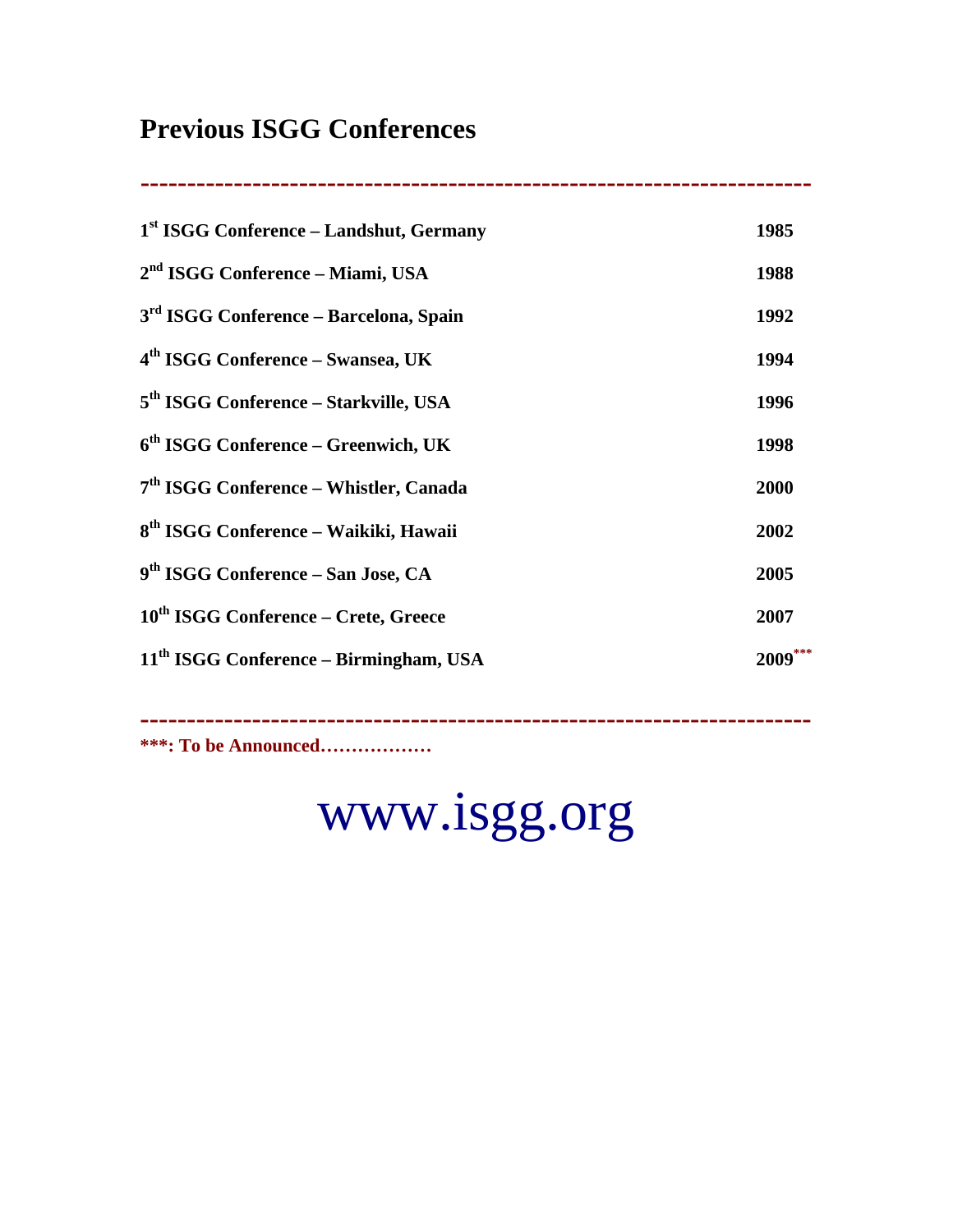# **Conference Agenda**

**------------------------------------------------------------------------** 

#### **Sunday, September 16, 2007**

| $6:30 - 9:30$ pm | Registration & Reception      |
|------------------|-------------------------------|
|                  | Hotel Astoria Conference Hall |

**------------------------------------------------------------------------** 

#### **Monday, September 17, 2007**

| $8:30 \text{ am} - 4:00 \text{ pm}$                         | Registration                                                                                                                                            |
|-------------------------------------------------------------|---------------------------------------------------------------------------------------------------------------------------------------------------------|
| $8:30$ am $-9:00$ am                                        | Coffee & Pastries                                                                                                                                       |
| $9:00 \text{ am} - 9:15 \text{ am}$<br>$9:15$ am $-9:30$ am | Conference Introduction & Welcome<br>Bharat Soni, Treasurer & Secretary, ISGG<br>Welcome<br>John Ekaterinaris, General Chairman                         |
| $9:30$ am $-10:15$ am                                       | <b>Invited Presentation</b><br>Flow Control Applications with Synthetic and Pulsed Jets<br>Ramesh K. Agarwal<br>Washington University in St. Louis, USA |
|                                                             |                                                                                                                                                         |

10:15 am – 10:45 am Break

**------------------------------------------------------------------------**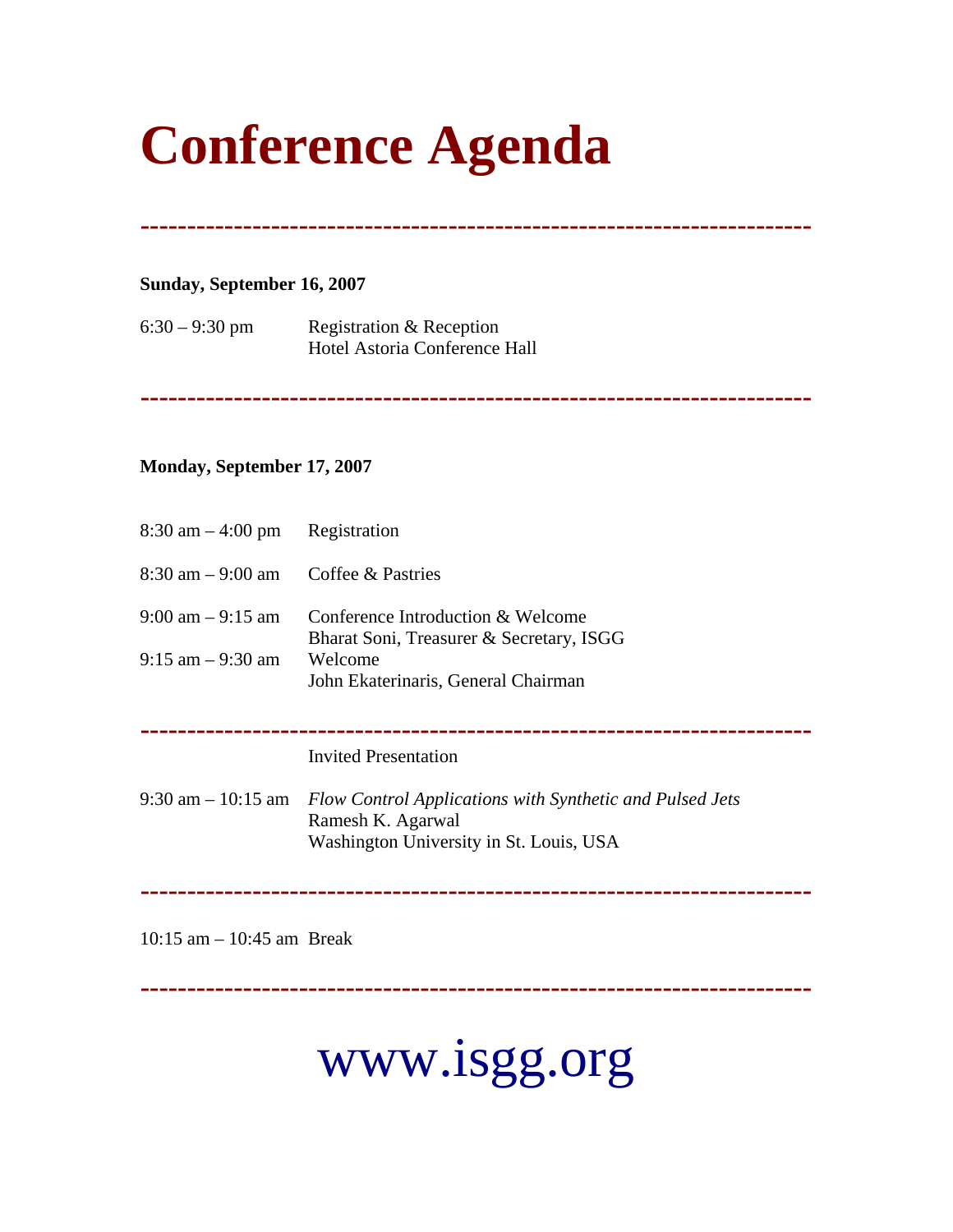#### **Session – I Grid Systems Session Chair: Francois Guibault**

**------------------------------------------------------------------------** 

**------------------------------------------------------------------------** 

10:45 am – 12:25 pm

| 10:45 am – 11:10 am Development of Comprehensive Grid Generation                     |
|--------------------------------------------------------------------------------------|
| Technology                                                                           |
| Vladimir Liseikin, Yu.N. Morokov, I.A. Vaseva, Yu.V.                                 |
| Likhanova                                                                            |
| Novosibirsk State University and Institute of                                        |
| Computational Technologies of the Siberian Branch of the                             |
| Russian Academy of Sciences, Novosibirsk, Russia                                     |
| 11:10 am - 11:35 am The TRITET Grid Generation System                                |
| Lars Tysell                                                                          |
| FOI, Swedish Defence Research Agency, Sweden                                         |
| 11:35 am $-$ 12:00 pm <i>GGTK &amp; Mini-CAD Systems</i>                             |
| Bharat Soni, Alan Shih, Yasushi Ito, Doug Ross                                       |
| University of Alabama at Birmingham, USA                                             |
| $12:00 \text{ pm} - 12:25 \text{ pm}$ Fast Large Scale Voxelization using a Pedigree |
| Takehiro Tawara, Kenji Ono                                                           |
| RIKEN, Japan                                                                         |
|                                                                                      |
|                                                                                      |

12:25 pm – 1:45 pm Lunch **------------------------------------------------------------------------**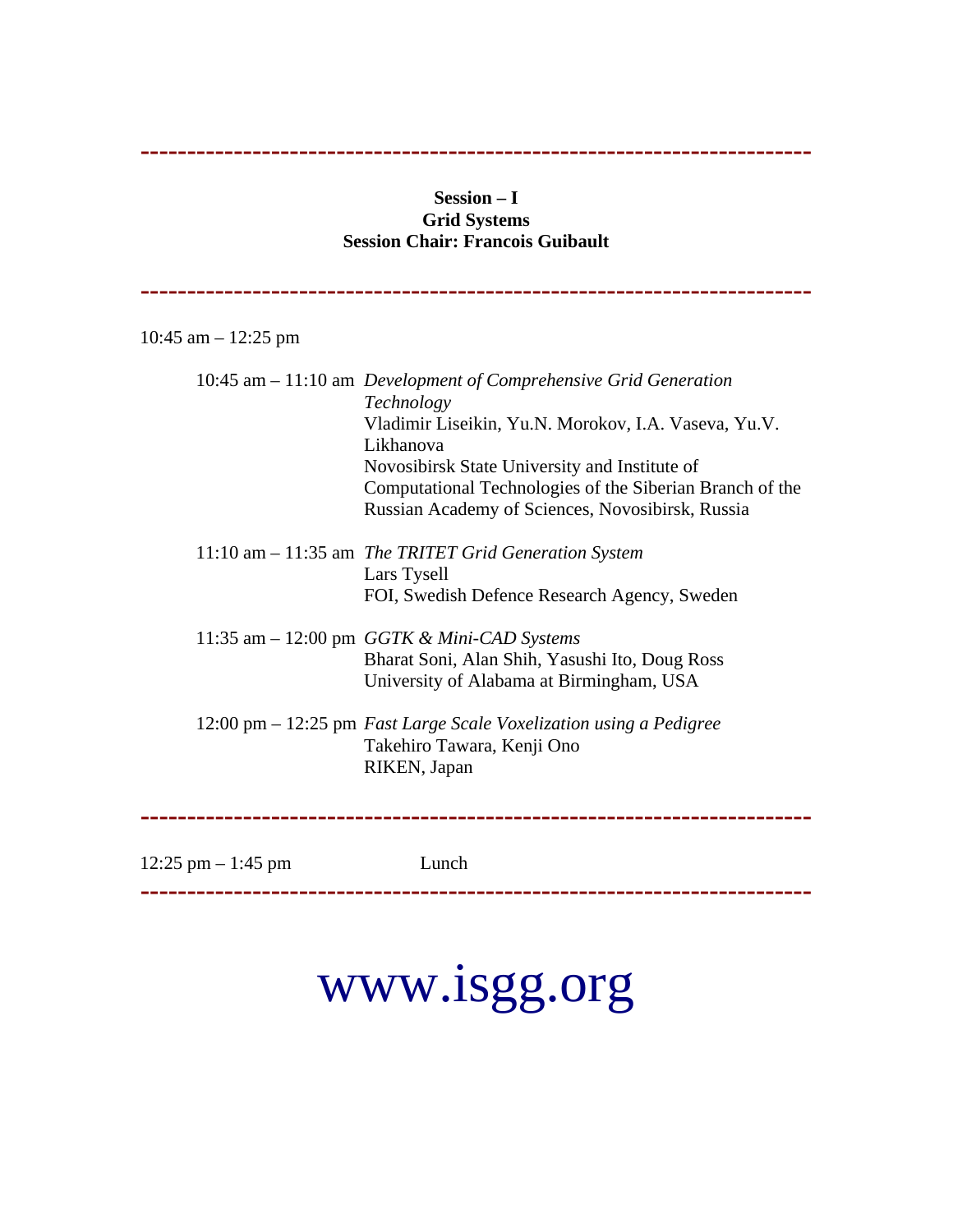#### **Session – II Surface & Geometry Treatment Session Chair: Lars Tysell**

**------------------------------------------------------------------------**

**------------------------------------------------------------------------** 

| 1:45 pm $-$ 3:25 pm                 |                                                                                                                                                                                               |
|-------------------------------------|-----------------------------------------------------------------------------------------------------------------------------------------------------------------------------------------------|
| $1:45 \text{ pm} - 2:10 \text{ pm}$ | Modeling of Airplane Wings with Winglets<br>Karl-Heinz Brakhage, Philipp Lamby<br>Institut für Geometrie und Praktische Mathematik, RWTH<br>Aachen, Germany                                   |
| $2:10 \text{ pm} - 2:35 \text{ pm}$ | Improving the Accuracy of Geometric Surface Meshes by<br><b>Extracting and Integrating Ridges</b><br>Boris Clémençon, H. Borouchaki, P. Laug<br><b>DASSAULT Aviation / INRIA, France</b>      |
| $2:35$ pm $-3:00$ pm                | 3-D DNS of Vortex Sound by a Finite Difference Method<br>with a L-Grid System<br>Yoshitaka Nakashima, Osamu Inoue<br>Department of Mechanical Systems and Design, Tohoku<br>University, Japan |
| $3:00 \text{ pm} - 3:25 \text{ pm}$ | <b>Efficient Treatment of Complex Geometries and Moving</b><br><b>Bodies using Overlapping Grids</b><br>Joel Guerrero<br>University of Genova, Italy                                          |

| $3:25$ pm $-3:45$ pm |  |
|----------------------|--|
|                      |  |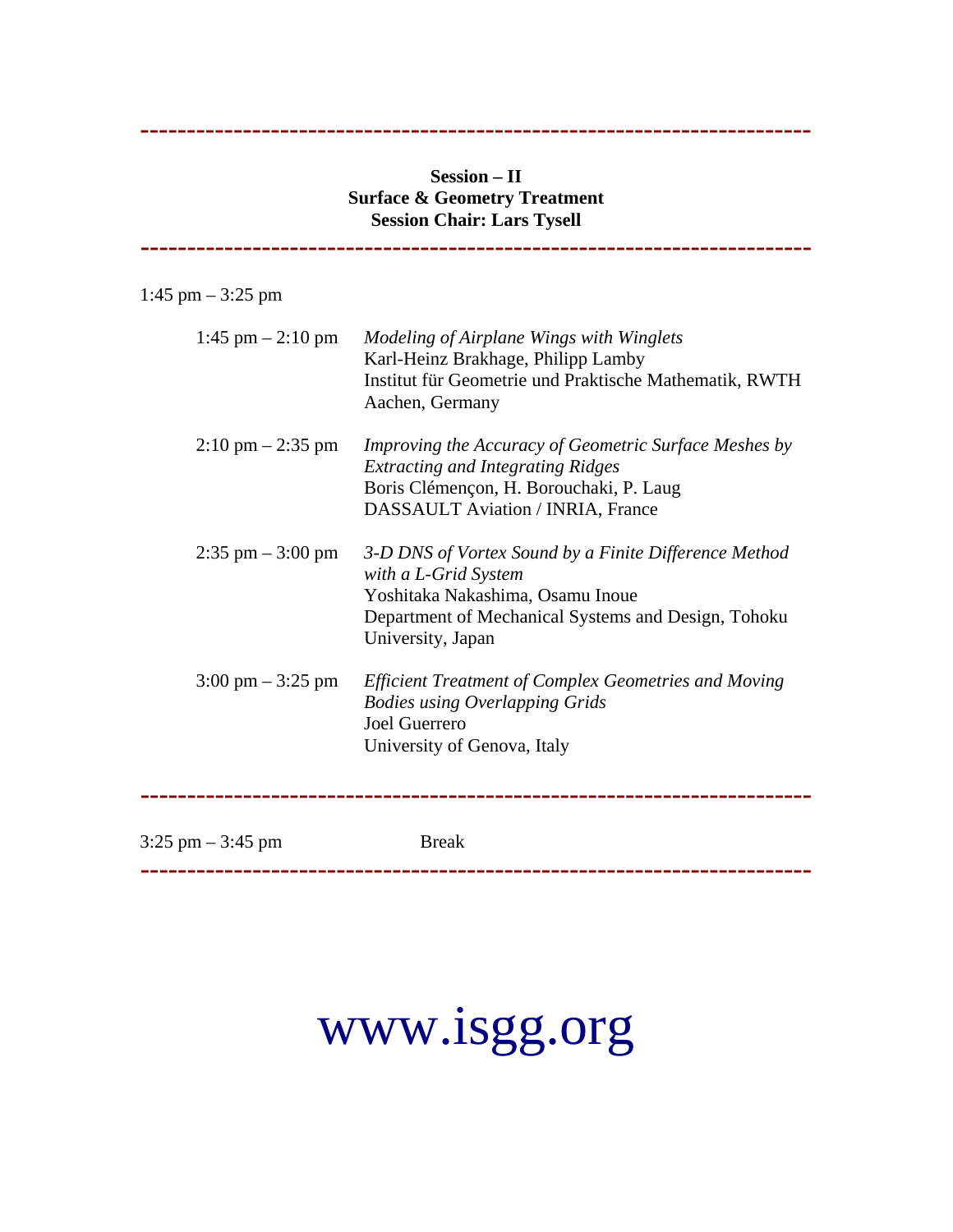**------------------------------------------------------------------------** 

#### **Session – III Cartesian Meshing Session Chair: Joerg Meyer**

**------------------------------------------------------------------------** 

| $3:45$ pm $- 5:00$ pm |  |
|-----------------------|--|
|-----------------------|--|

| $3:45$ pm $-4:10$ pm                | <b>Optimization-based Robust Feature Preserving Technique</b><br>for Body-fitted Cartesian Grid Method<br>Keiichiro Fujimoto<br>Japan Aerospace Exploration Agency, JEDI Center, Japan                        |
|-------------------------------------|---------------------------------------------------------------------------------------------------------------------------------------------------------------------------------------------------------------|
| $4:10 \text{ pm} - 4:35 \text{ pm}$ | An Automatic Generator of Locally Refined Cartesian<br><b>Meshes for Immersed Boundary Methods</b><br>Francesco Capizzano<br>CIRA – Italian Aerospace Research Center, Capua (CE),<br>Italy                   |
| $4:35$ pm $-5:00$ pm                | Efficient Cartesian Mesh Generation for Building-Cube<br>Method Using Multi-core PC<br>Takashi Ishida, Shun Takahashi, Kazuhiro Nakahashi<br>Department of Aerospace Engineering, Tohoku University,<br>Japan |

**------------------------------------------------------------------------**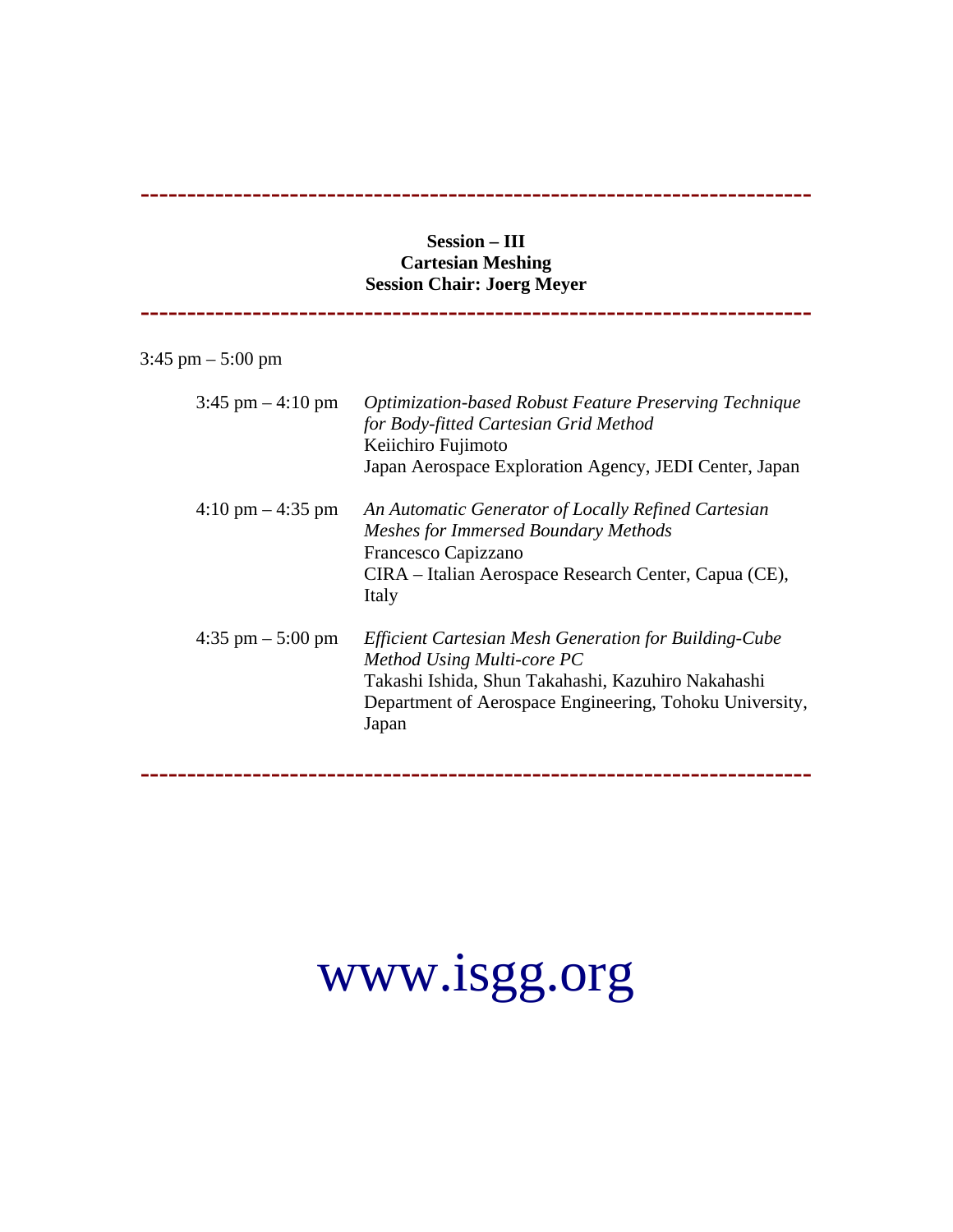#### **Tuesday, September 18, 2007**

**------------------------------------------------------------------------** 

8:30 am – 4:00 pm Registration

8:30 am – 9:00 am Coffee & Pastries

**------------------------------------------------------------------------** 

#### **Session – IV Applications Session Chair: Shahrouz Aliabadi**

**------------------------------------------------------------------------** 

**------------------------------------------------------------------------**

9:00 am – 10:15 am

| $9:00 \text{ am} - 9:25 \text{ am}$ | <b>Numerical Modeling of Divergence Constraints for MHD</b><br><b>Equations on Curvilinear Grids</b><br>Jochem Hauser, Hans-Georg Paap<br>Faculty Karl-Scharfenberg, University of Applied Sciences,<br>Salzgitter Campus, Germany |
|-------------------------------------|------------------------------------------------------------------------------------------------------------------------------------------------------------------------------------------------------------------------------------|
| $9:25$ am $-9:50$ am                | The Effects of Grid Generation Methodology on<br><b>Thermoelectric Simulation Performance</b><br>Min Chen<br>Aalborg University, Denmark                                                                                           |
| $9:50$ am $-10:15$ am               | DNS of Aeolian Tones by a Highly-Accurate Finite<br>Difference Method<br>Yoshinori Suzuki, Osamu Inoue<br>Department of Mechanical Systems and Design, Tohoku,<br>University, Japan                                                |

10:15 am – 10:45 am Break

www.isgg.org

**------------------------------------------------------------------------**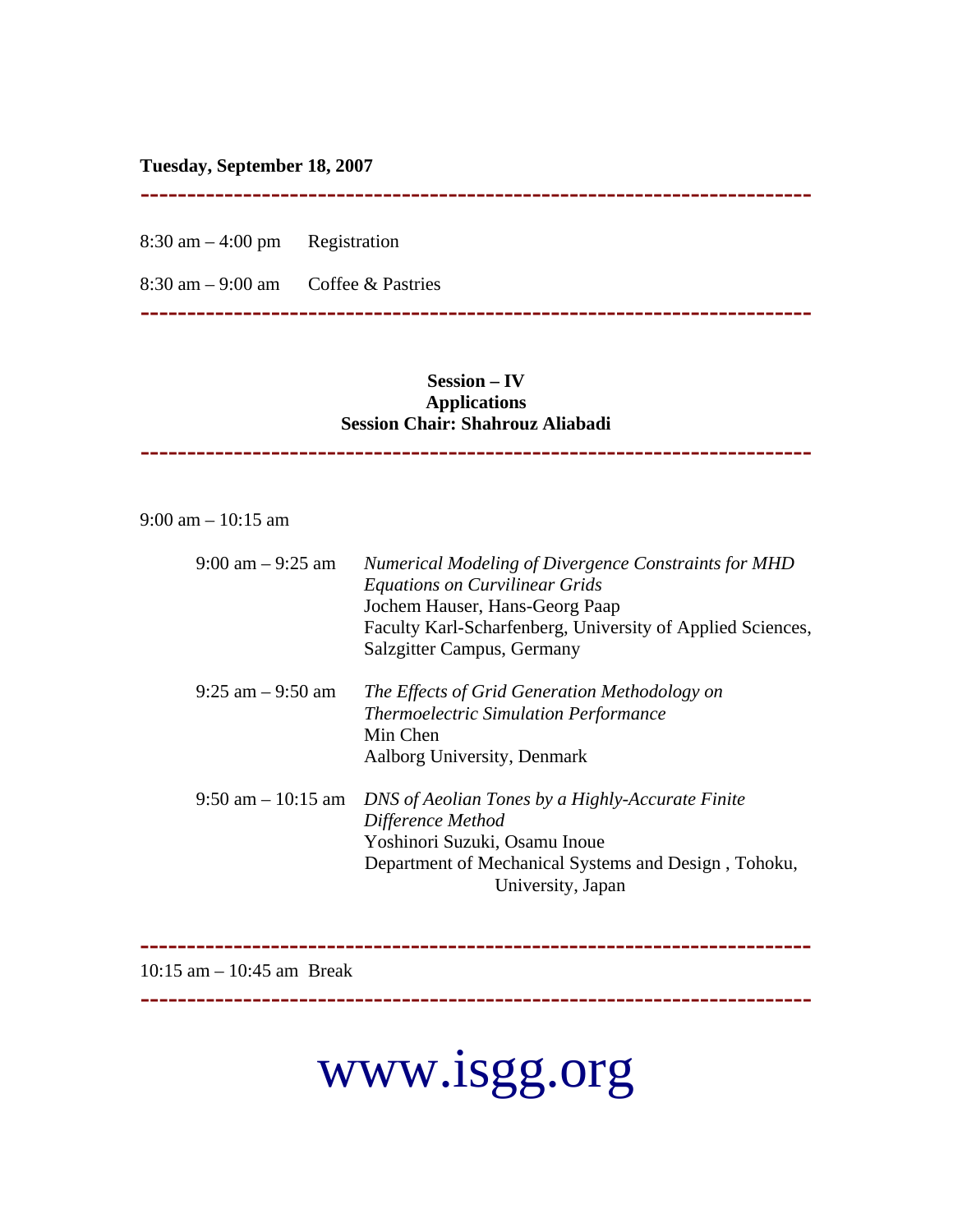#### **Session – V Optimization & V&V Session Chair: Yasushi Ito**

**------------------------------------------------------------------------** 

**------------------------------------------------------------------------**  10:45 am – 12:25 pm 10:45 am – 11:10 am *Using of Conformal Mapping to the 3-D Grid Generation*  Yuriy Shevelev The Institute for Computer Aided Design of RAS, Moscow, Russia 11:10 am – 11:35 am *Verification and Validation of 3D Anisotropic Meshers* Paul Labbé, François Guibault, Marie-Gabrielle Vallet, Julien Dompierre Department of Mathematics and Computer Science, Laurentian University, Canada 11:35 am – 12:00 pm *Three-Dimensional Edge Swap—Verifying Catalan(N – 1) Possibilities in an Orderly Way* Paul Labbé, François Guibault, Julien Dompierre Ecole Polytechnique de Montreal, Canada 12:00 pm – 12:25 pm *Accuracy Evaluation of the Unstructured Finite Volume Method in Aerodynamic Computations* Lars Tysell FOI, Swedish Defense Research Agency, Sweden **------------------------------------------------------------------------** 

**12:25 – 3:00 Free-Time for Self-Tour of Heraklion** 

**------------------------------------------------------------------------ 3:00 pm Bus will leave from Astoria Hotel Excursion – Vathypetro & Archanes Village 6 :30 – 9 :30 pm : Banquet – Archanes Village 9 :30 pm – Bus will return back from Restaurant ------------------------------------------------------------------------**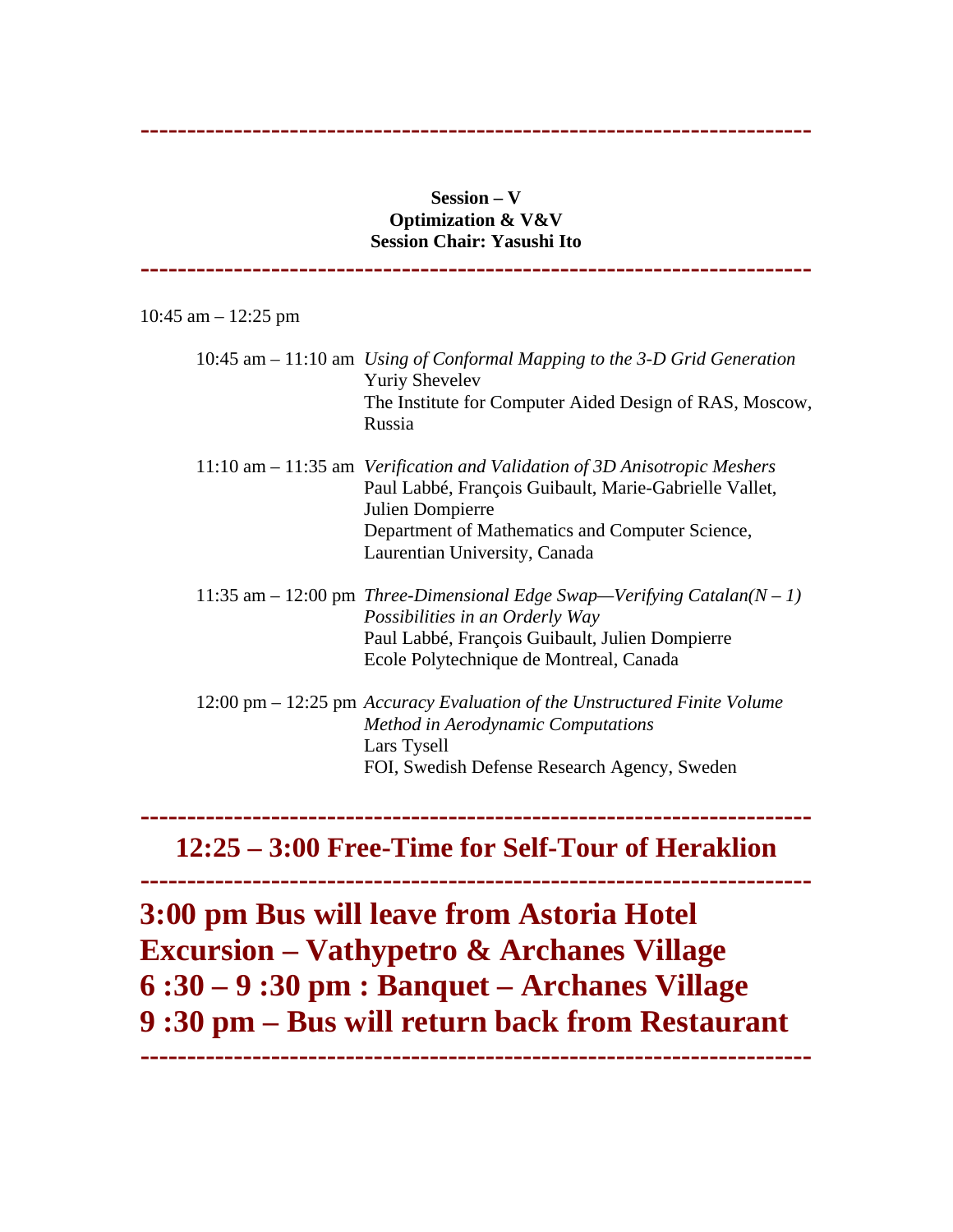#### **Wednesday, September 19, 2007**

**------------------------------------------------------------------------** 

8:30 am – 4:00 pm Registration

8:30 am – 9:00 am Coffee & Pastries

**------------------------------------------------------------------------** 

#### **Session – VI Parallel Meshing Session Chair: Jochem Hauser**

**------------------------------------------------------------------------** 

9:00 am – 10:15 am

| $9:00 \text{ am} - 9:25 \text{ am}$ | Octree-based Domain Partitioning for 3D Parallel<br><b>Unstructured Mesh Generation</b><br>Mohamed El Hachemi, O. Hassan, K. Morgan, N.P.<br>Weatherill<br>Civil and Computational Engineering Centre, Swansea<br>University, United Kingdom                                          |
|-------------------------------------|---------------------------------------------------------------------------------------------------------------------------------------------------------------------------------------------------------------------------------------------------------------------------------------|
| $9:25$ am $-9:50$ am                | <i>Experience with Memory Allocators for Parallel Mesh</i><br><b>Generation on Multicore Architectures</b><br>Andrey Chernikov, Christos Antonopoulos, Nikos<br>Chrisochoides, Scott Schneider, Dimitrios Nikolopoulos<br>College of William and Mary, Williamsburg, Virginia,<br>USA |
| $9:50$ am $-10:15$ am               | A Parallel Program for Subdividing 3-D Hybrid<br>Unstructured Meshes<br>Shuangzhang Tu, Shahrouz Aliabadi, Marvin Watts<br>Northrop Grumman Center for HPC, Jackson State<br>University, Mississippi, USA                                                                             |

**------------------------------------------------------------------------** 

10:15 am – 10:45 am Break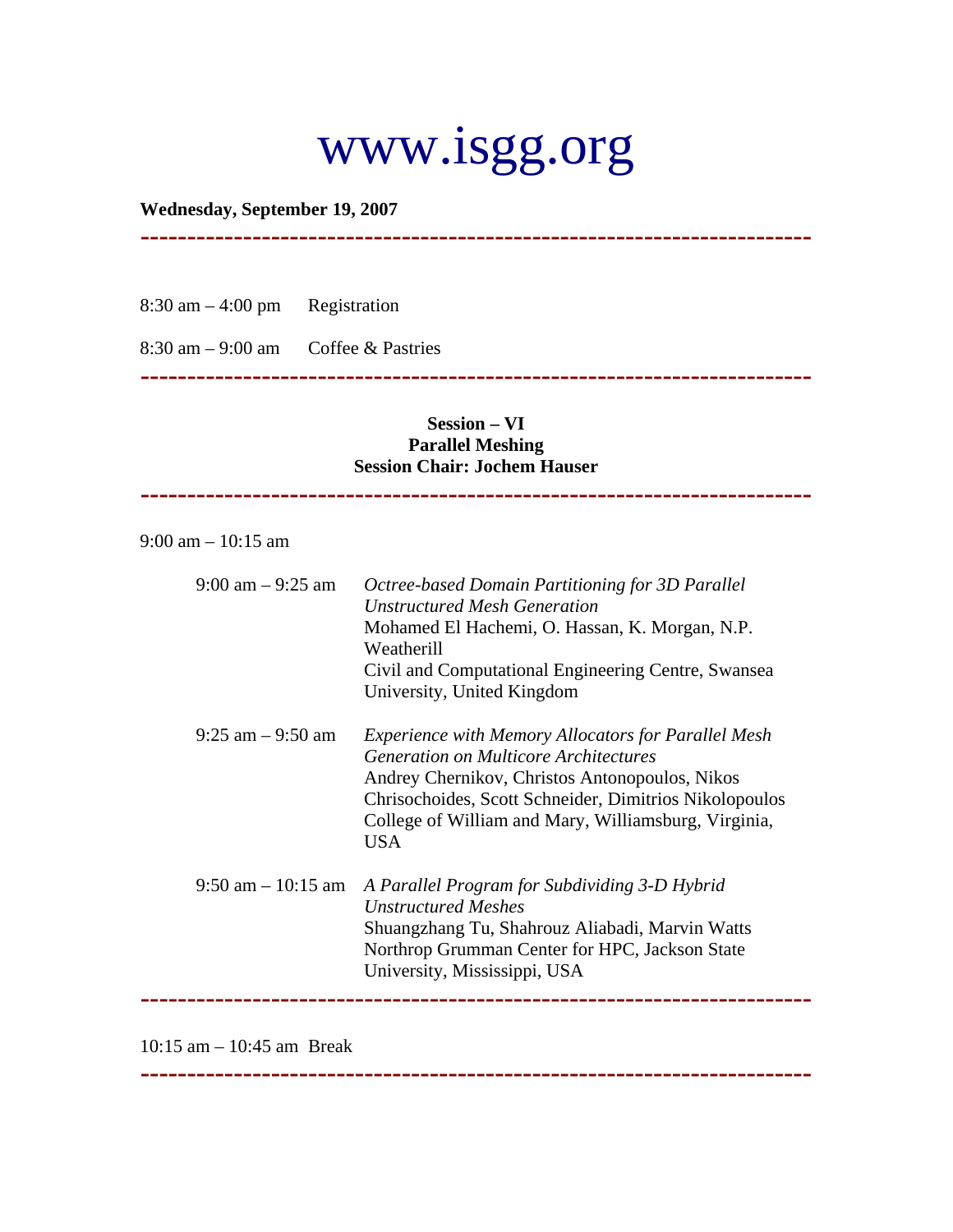**------------------------------------------------------------------------** 

#### **Session – VII Structured Meshing- B Session Chair: Rosa Maria Spitaleri**

10:45 am – 12:25 pm

|                       | 10:45 am - 11:10 am Hierarchical, Wavelet-based Data Structure for Structured<br>Grids<br>Joerg Meyer<br>University of California at Irvine, USA                                                                                                              |
|-----------------------|---------------------------------------------------------------------------------------------------------------------------------------------------------------------------------------------------------------------------------------------------------------|
|                       | 11:10 am - 11:35 am Elliptic Grid Generation by B-Spline Collocation<br>Philipp Lamby<br>Institut für Geometrie und Praktische Mathematik, RWTH<br>Aachen, Germany                                                                                            |
|                       | 11:35 am $-$ 12:00 pm <i>Moving Grid Structure Manipulation in Time-Dependent</i><br><b>Flow Field Computations</b><br>Tusar Nanda, Sarat C. Praharaj<br>DMS Technology, Inc., Huntsville, Alabama, USA                                                       |
|                       | $12:00$ pm $-12:25$ pm Image-based Mesh Generation and Simulation in the Field<br>of Coronary Artery Disease<br>Bernhard Quatember, M. Mayr, H. Mühlthaler, W. Recheis<br><b>Innsbruck Medical University, Department of Diagnostic</b><br>Radiology, Austria |
|                       |                                                                                                                                                                                                                                                               |
| $12:25$ pm $-1:45$ pm | Lunch                                                                                                                                                                                                                                                         |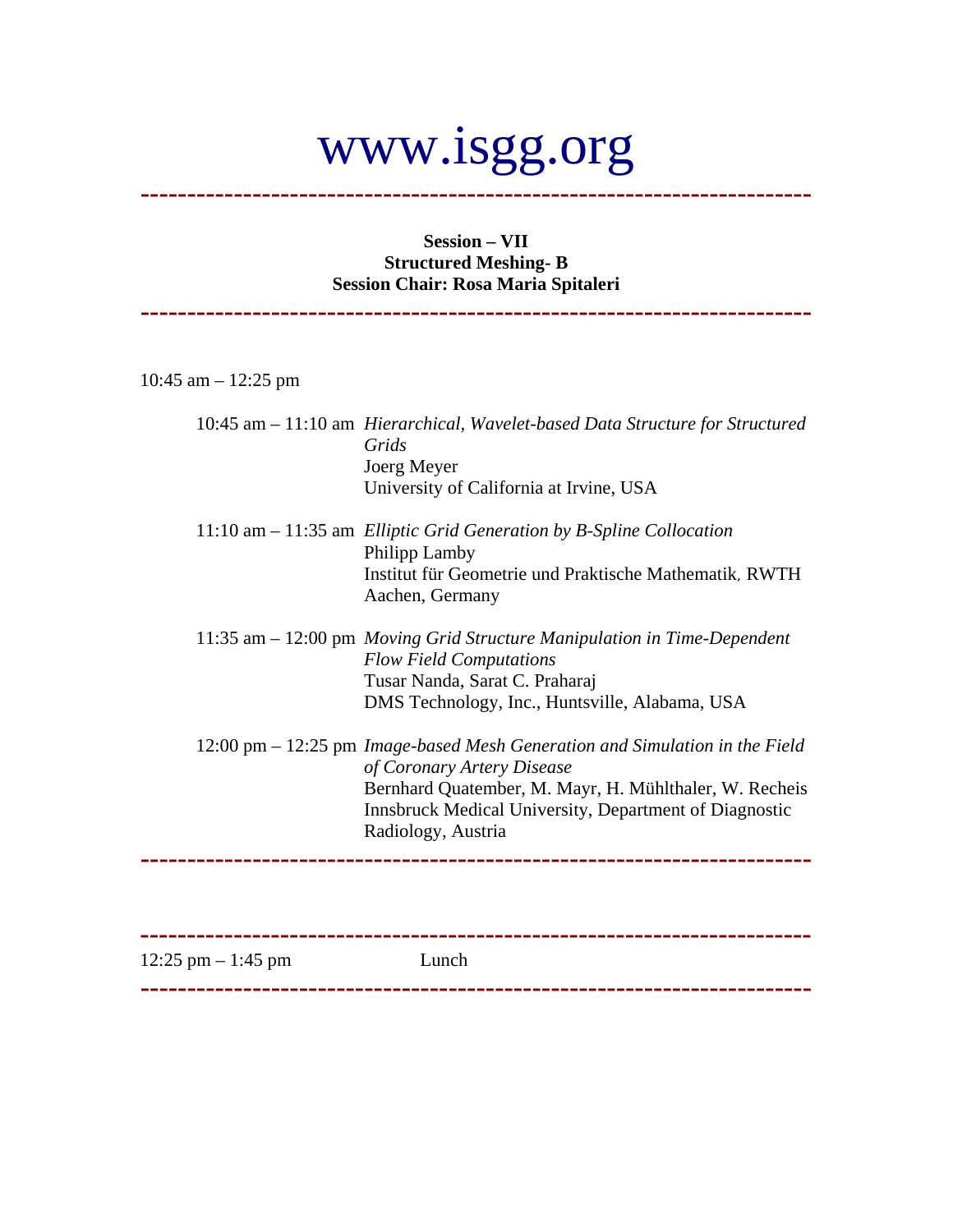**------------------------------------------------------------------------** 

**Session – VIII Unstructured Meshing Session Chair: Mohamed El Hachemi** 

**------------------------------------------------------------------------** 

#### 1:45 pm – 3:25 pm

| $1:45$ pm $- 2:10$ pm               | Utilizing Topological Discrete Triangulated Data within<br><b>SolidMesh</b><br>Eric Blades, Michael Remotigue, David Marcum<br>Computational Simulation and Design Center, Mississippi<br>State, USA                                                         |
|-------------------------------------|--------------------------------------------------------------------------------------------------------------------------------------------------------------------------------------------------------------------------------------------------------------|
| $2:10 \text{ pm} - 2:35 \text{ pm}$ | Overcoming the Difficulties Related to the Discretisation of<br>Complicated Topologies via the Advancing Front<br>Technique<br>Zacharenia Skoula, Alistair G.L. Borthwick<br>School of Civil Engineering, National Technical University<br>of Athens, Greece |
| $2:35$ pm $-3:00$ pm                | An Optimization Algorithm Used for Boundary Layer Mesh<br>Generation<br>Yuan Li Wang<br>Ecole Polytechnique de Montreal, Canada                                                                                                                              |
| $3:00 \text{ pm} - 3:25 \text{ pm}$ | Quality Improvement and Boolean-like Cutting Operations<br>in Hexahedral Meshes<br>Jason F. Shepherd, Yongjie Zhang, Claurissa J. Tuttle,<br>Claudio T. Silva<br>University of Utah, USA                                                                     |

 $3:25 \text{ pm} - 3:45 \text{ pm}$  Break **------------------------------------------------------------------------**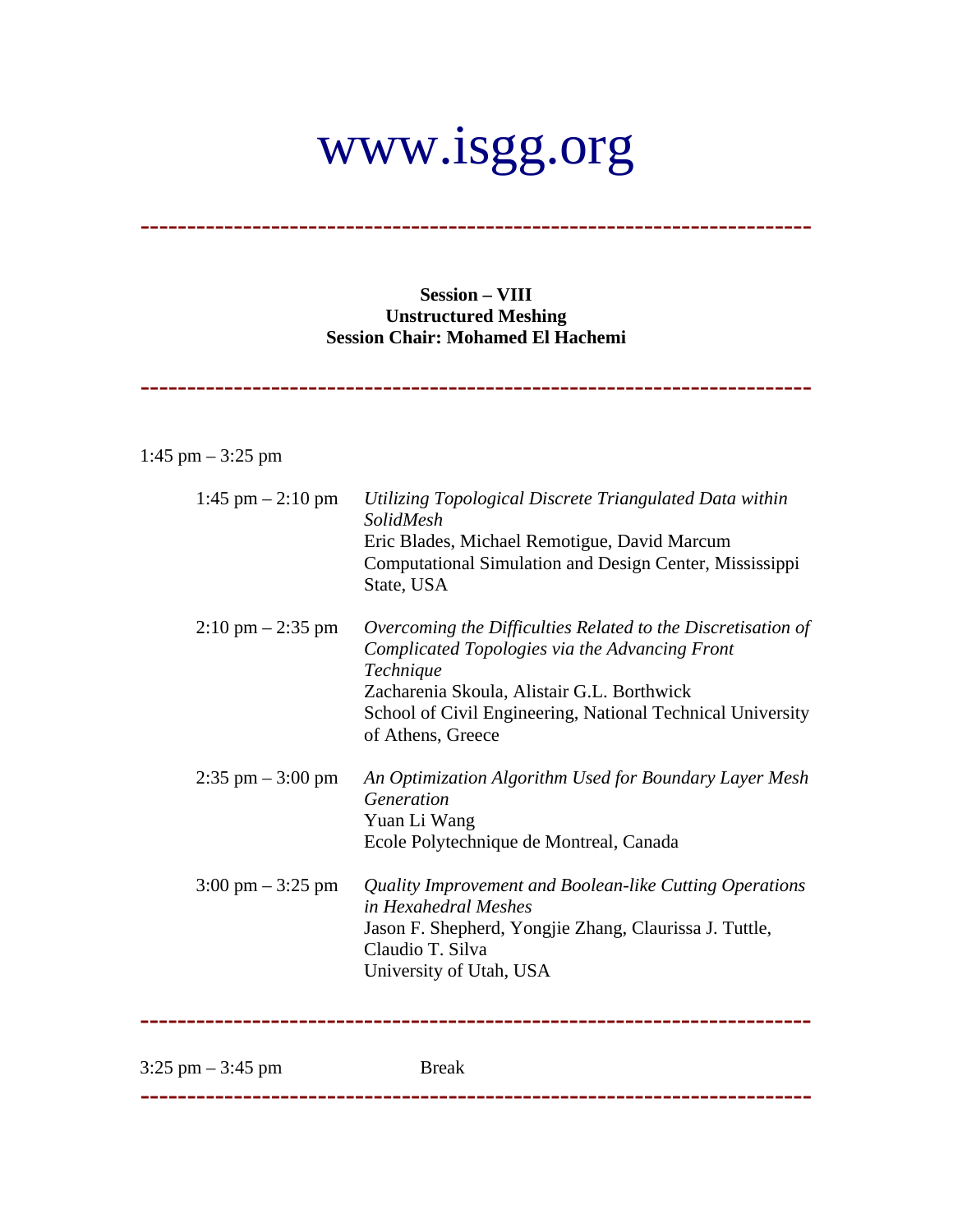**------------------------------------------------------------------------** 

#### **Session – IX Hybrid Meshes Session Chair: John Ekaterinaris**

**------------------------------------------------------------------------** 

3:45 pm – 5:00 pm

| $3:45$ pm $-4:10$ pm                | Hybrid Mesh Generation with Embedded Surfaces<br>Yasushi Ito, Alan Shih, Bharat Soni<br>University of Alabama at Birmingham, USA                                                                                                      |
|-------------------------------------|---------------------------------------------------------------------------------------------------------------------------------------------------------------------------------------------------------------------------------------|
| $4:10 \text{ pm} - 4:35 \text{ pm}$ | A Compact and Flexible Data Structure for Hybrid Mesh<br><i>Storage</i><br>François Guibault<br>Ecole Polytechnique de Montreal, Canada                                                                                               |
| $4:35$ pm $-5:00$ pm                | Hybrid O-Mesh Generation for Hydraulic Vane<br>Optimization<br>Julien Dompierre, François Guibault, Jean-François Dubé,<br>Horea Iepan, Thi C. Vu<br>Department of Mathematics and Computer Science,<br>Laurentian University, Canada |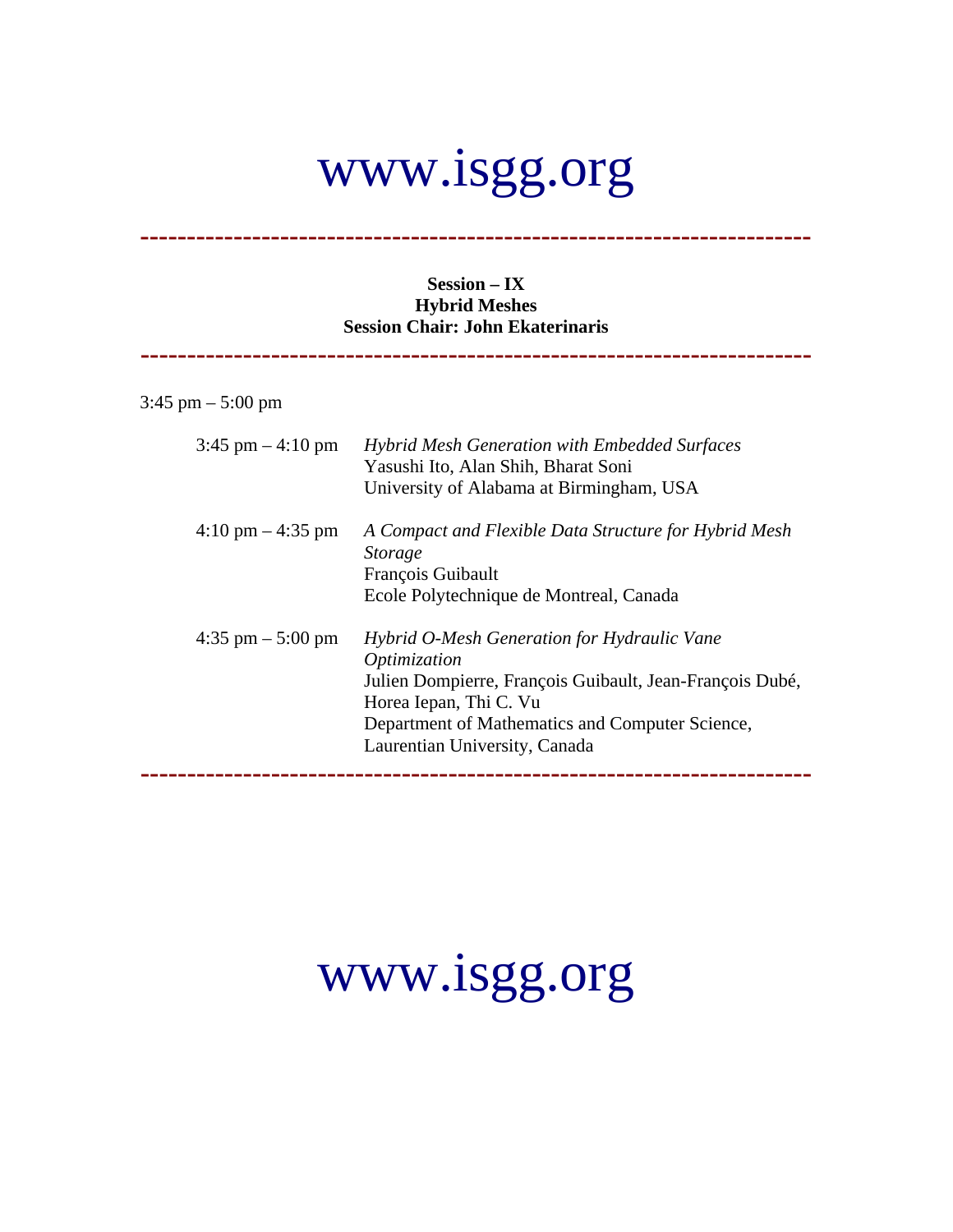#### **Thursday, September 20, 2007**

**------------------------------------------------------------------------** 

8:30 am – 9:00 am Coffee & Pastries

#### **------------------------------------------------------------------------**

#### **Session – X Adaptive Meshing Session Chair: Bernhard Quatember**

**------------------------------------------------------------------------** 

9:00 am – 10:15 am

| $9:00$ am $-9:25$ am  | Simulations with Adaptive Mesh Refinement using pFTT<br>Data Structure<br>Masako Iwata, Kenji Ono<br>Kino-Joho Simulation Team, RIKEN, Japan                                 |
|-----------------------|------------------------------------------------------------------------------------------------------------------------------------------------------------------------------|
| $9:25$ am $-9:50$ am  | <i>Vorticity-based Mesh Adaptation for Vortex Capture</i><br>Eric Joubarne, François Guibault, Olivier Braun, François<br>Avellan<br>Ecole Polytechnique de Montreal, Canada |
| $9:50$ am $-10:15$ am | Adaptive Mesh Refinement in Building-Cube Method<br>Shun Takahashi, Takashi Ishida, Kazuhiro Nakahashi<br><b>Tohoku University</b>                                           |

**------------------------------------------------------------------------** 

10:15 am – 10:45 am Break

#### **------------------------------------------------------------------------**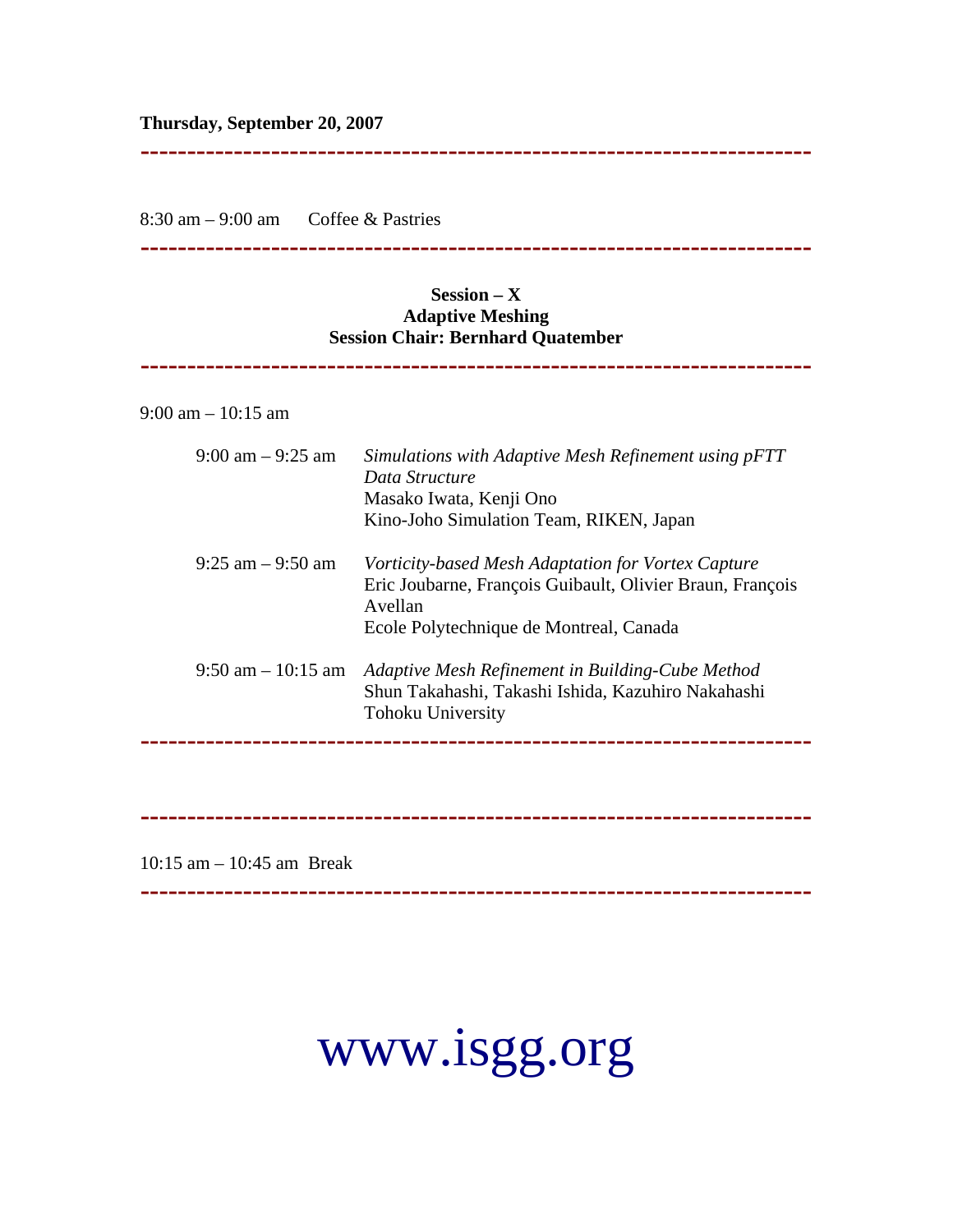#### **Session – XI**

**------------------------------------------------------------------------** 

#### **Session Chair: Bharat Soni**

#### **------------------------------------------------------------------------**

| 10:45 am $-$ 12:50 pm                 |                                                                                                                                                                                     |
|---------------------------------------|-------------------------------------------------------------------------------------------------------------------------------------------------------------------------------------|
| $10:45$ am $-11:10$ am                | A Free Online Knowledge Collaborative Tool: The<br><b>Numerical Grid Generation Wiktionary</b><br>Rosa Maria Spitaleri<br>Istituto per le Applicazioni del Calcolo-CNR, Rome, Italy |
| $11:10$ am $-11:35$ am                | Periodic Staggering for Turbomachinery Grids<br>Krishnakumar Rajagopalan, Sunil Nandihalli, and<br>Peter R. Eiseman, Program Development Corporation                                |
| 11:35 am $-$ 12:00 pm                 | Grid Generation Where Are We Today?<br><b>Bharat Soni</b><br>University of Alabama at Birmingham, USA                                                                               |
| $12:00 \text{ pm} - 12:25 \text{ pm}$ | <b>Classification of Hexahedral Cells</b><br>Olga Ushakova<br>Institute of Mathematics and Mechanics of the Ural Branch<br>of the Russian Academy of Sciences, Russia               |
| $12:25$ pm $-12:50$ pm                | A Variational Approach to Hexahedral Mesh Generation<br><b>Boris Azarenok</b><br>Dorodnicyn Computing Center of the Russian Academy of<br>Sciences, Moscow, Russia                  |
| 12:50 pm $-1:30$ pm                   | <b>Concluding Remarks</b><br>Bharat Soni, John Ekatenaris, Jochem Hauser,<br>Peter Eiseman, Francois Guibalt, Rosa Maria Spitaleri                                                  |

# www.isgg.org

**------------------------------------------------------------------------**